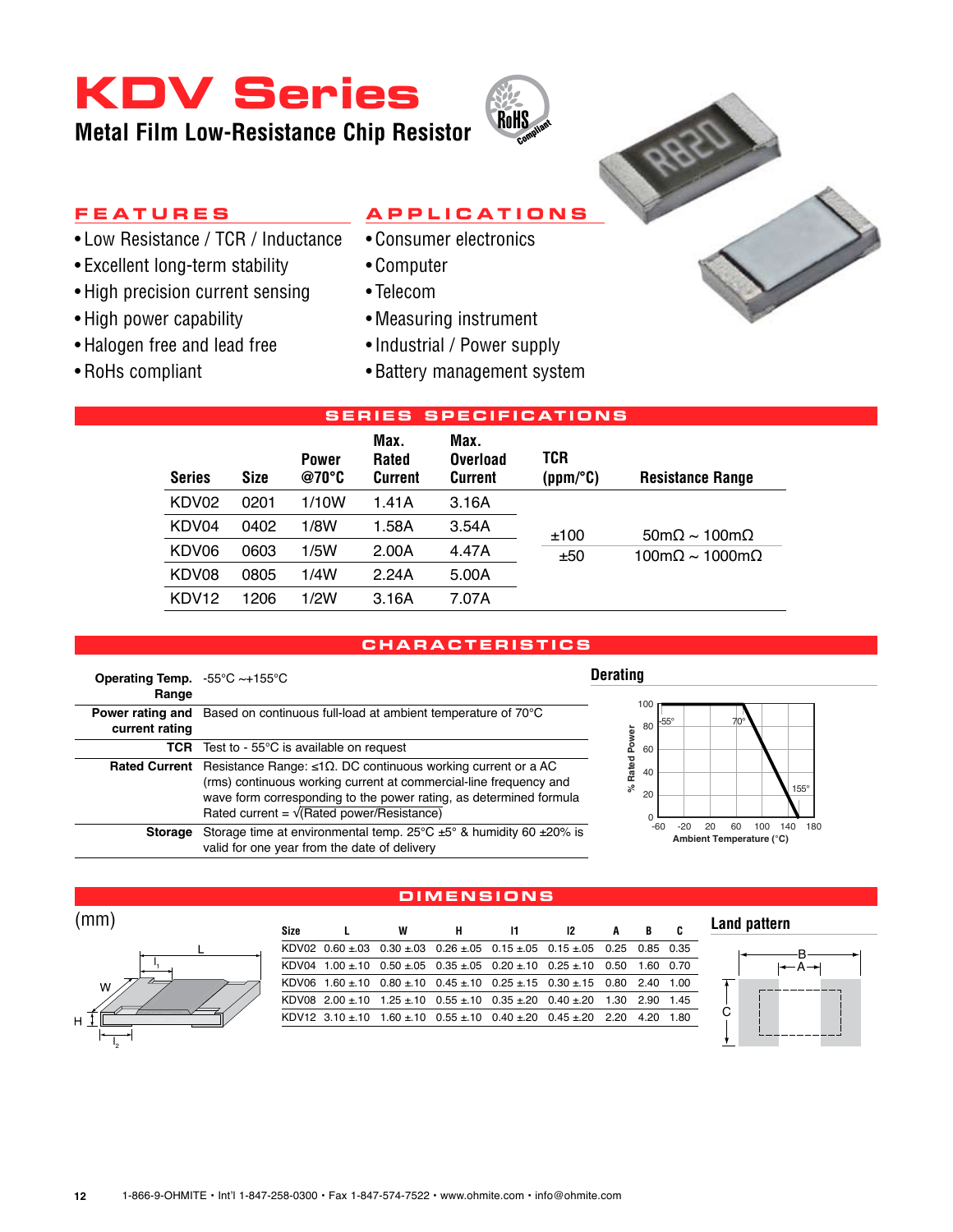# **KDV Series**

### **Metal Film Low-Resistance Chip Resistor**

| PERFORMANCE DATA                                     |                                                |                                                                                                                                                          |                                                 |  |  |  |  |  |  |
|------------------------------------------------------|------------------------------------------------|----------------------------------------------------------------------------------------------------------------------------------------------------------|-------------------------------------------------|--|--|--|--|--|--|
|                                                      | <b>Test Method</b>                             | Procedure                                                                                                                                                | <b>Requirements</b>                             |  |  |  |  |  |  |
| Resistance (T.C.R.)                                  | Temp. Coefficient of JIS C 5201-1, clause 4.8  | TCR +125 $\degree$ C, 25 $\degree$ C is the reference temperature                                                                                        | Refer to Standard Electrical<br>Specifications  |  |  |  |  |  |  |
|                                                      | Short Time Overload JIS C 5201-1, clause 4.13  | Standard power: 6.25 times rated power whichever<br>is less for 5 seconds<br>High power (2X/4X): 5 times rated power whichever<br>is less for 5 seconds. | $\pm$ (1.0%+0.001 $\Omega$ )                    |  |  |  |  |  |  |
| <b>Resistance</b>                                    | <b>Insulation</b> JIS C 5201-1, clause 4.6     | 100V for 1 minute.                                                                                                                                       | $\geq 10$ GQ                                    |  |  |  |  |  |  |
| Solderability                                        | JIS C 5201-1, clause 4.17                      | 245 $\pm$ 5°C for 3 $\pm$ 0.5 secs.                                                                                                                      | >95% Coverage, No visible damage                |  |  |  |  |  |  |
| <b>Resistance to</b><br><b>Soldering Heat</b>        | JIS-C5201-1, clause 4.18                       | $260 \pm 5^{\circ}$ C for 10 seconds.                                                                                                                    | $\pm$ (1.0%+0.001 $\Omega$ ). No visible damage |  |  |  |  |  |  |
| Leaching                                             | JIS-C5201-1, clause 4.18                       | $260 \pm 5^{\circ}$ C for 30 seconds.                                                                                                                    | >95% Coverage, No visible damage                |  |  |  |  |  |  |
| <b>Temperature Cycling</b>                           | JIS C 5201-1, clause 4.19                      | -55 $\degree$ C to +155 $\degree$ C, 300 cycles                                                                                                          | $\pm$ (1.0%+0.001 $\Omega$ ). No visible damage |  |  |  |  |  |  |
| High Temperature JIS-C5201-1 4.25<br><b>Exposure</b> |                                                | 155 ±5°C for 1000 +48/-0 hours.                                                                                                                          | $\pm$ (1.0%+0.001 $\Omega$ )                    |  |  |  |  |  |  |
| <b>Solvent</b>                                       | <b>Resistance to</b> JIS C 5201-1, clause 4.29 | The tested resistor be immersed into isopropyl alco-<br>hol of 20~25°C for 60 secs. Then the resistor is left<br>in the room for 48 hrs.                 | $\pm$ (1.0%+0.001 $\Omega$ ). No visible damage |  |  |  |  |  |  |
| <b>Humidity</b>                                      | Load Life in JIS C 5201-1 clause 4.24          | 40±2°C, 90~95% R.H., Rated power or Max. work-<br>ing current whichever is less for 1000 hrs with 1.5<br>hrs ON and 0.5 hr OFF.                          | $\pm$ (1.0%+0.001Ω)                             |  |  |  |  |  |  |
| (Endurance)                                          | Load Life JIS C 5201-1 clause 4.25             | 70±2°C, Rated power, or Max. working current<br>whichever is less for 1000 hrs with 1.5 hrs ON and<br>0.5 hr OFF.                                        | $\pm$ (1.0%+0.001Ω)                             |  |  |  |  |  |  |
| Strength                                             | Terminal Bending JIS C 5201-1, clause 4.33     | Bending once for 5 seconds: 0402, 0603, 0805 =<br>5mm; 1206, 1210 = 3mm; 2010, 2512 = 2mm                                                                | $\pm$ (1.0%+0.001 $\Omega$ ), No visible damage |  |  |  |  |  |  |

### **Wave solder Solder reflow**



### **s o l d ering**



Rework temperature (hot air equipment): 350℃, 3~5seconds

Recommended reflow methods: IR, vapor phase oven, hot air oven

If reflow temperatures exceed the recommended profile, devices may not meet the performance requirements.